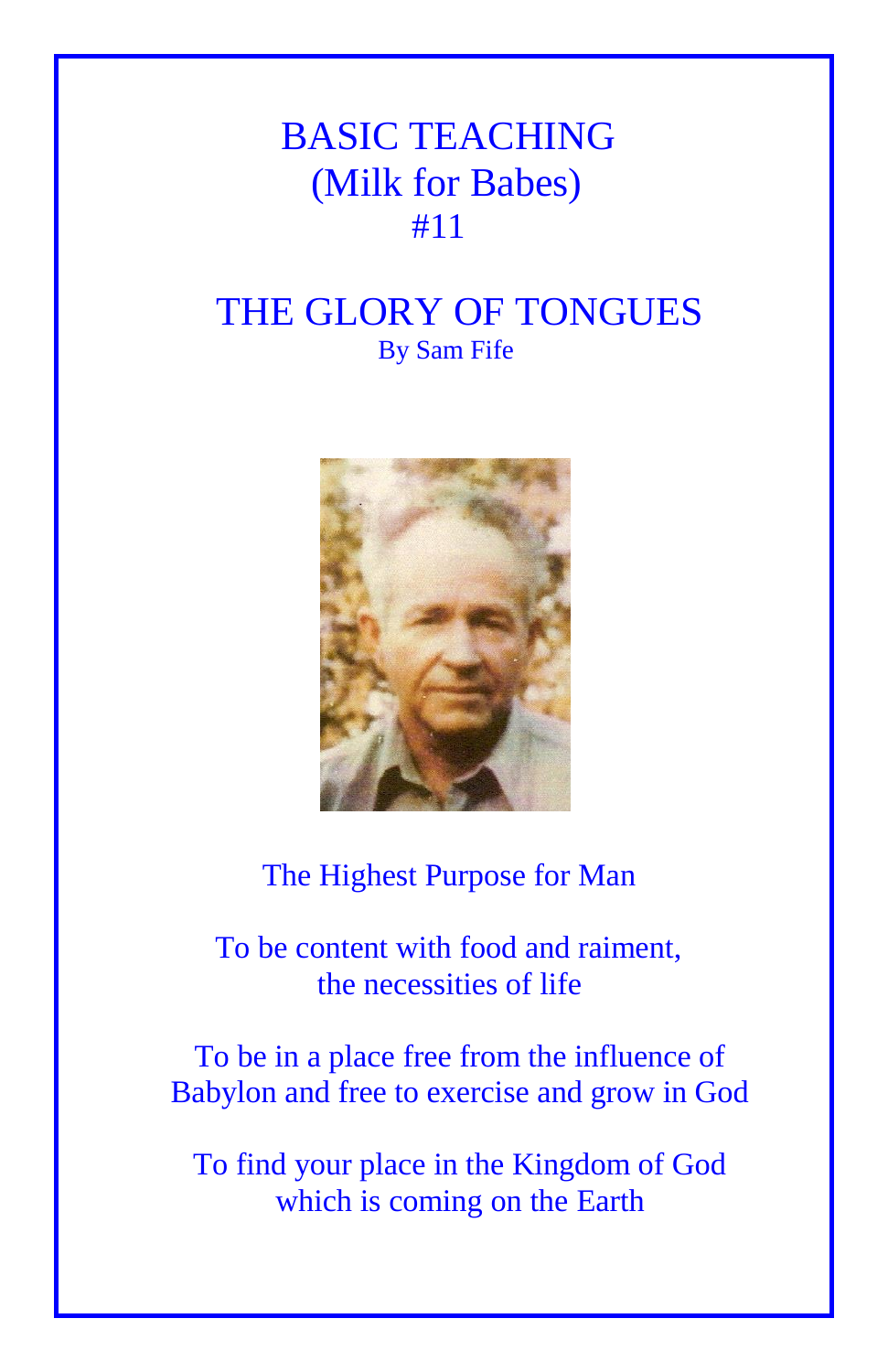There is very specific reason in this study. We would not want to emphasize this manifestation of God's Spirit above the others or take it out of its proper place in God's divine order for it, in God's divine purpose for it. We teach it because so many in the world have sought to detract from the glorious purpose God has in His divine order for this manifestation of the Spirit of God, tongues.

God does reveal to us in Scripture that He has a glorious purpose for it. Since so many have tried to imply that tongues is the "least gift" (as the term has been used) we would like to point out that not only is "tongues" not the least gift (as the term has been used, we would like to point out that not only is "tongues" not the least gift, but it is one of the most glorious that God has provided for His children. It is on par with the manifestation of the Spirit which the Bible says is the most important, when it is used in conjunction with its companion manifestation, the gift of interpretation.

There has been such a de-emphasis and detraction from this manifestation of the Spirit by those who have been deceived by Satan into seeking to bring it into disrepute. There is a great need for Scriptural teaching on the Subject to reveal the "glory of tongues." When we see all that the Scriptures have to say about it, we see that there is indeed much glory in this precious manifestation of the Spirit of God, and that God has given it to us for a very definite purpose.

We must first understand that it is foolishness and spiritual immaturity that makes us set one of God's good things, against another, and say that it is better or not as good as another. If God did not have a divine purpose for it in the first place, He would not have provided it. In the second place, in the purpose of God for that particular manifestation, there is none other given to fallen or take its place.

There is not another that can replace it, and so we conclude that there is not another than can be better than this manifestation of the Spirit as far as the purpose that God has for it in its place in God's order. It is therefore more important. We only need to know that something has been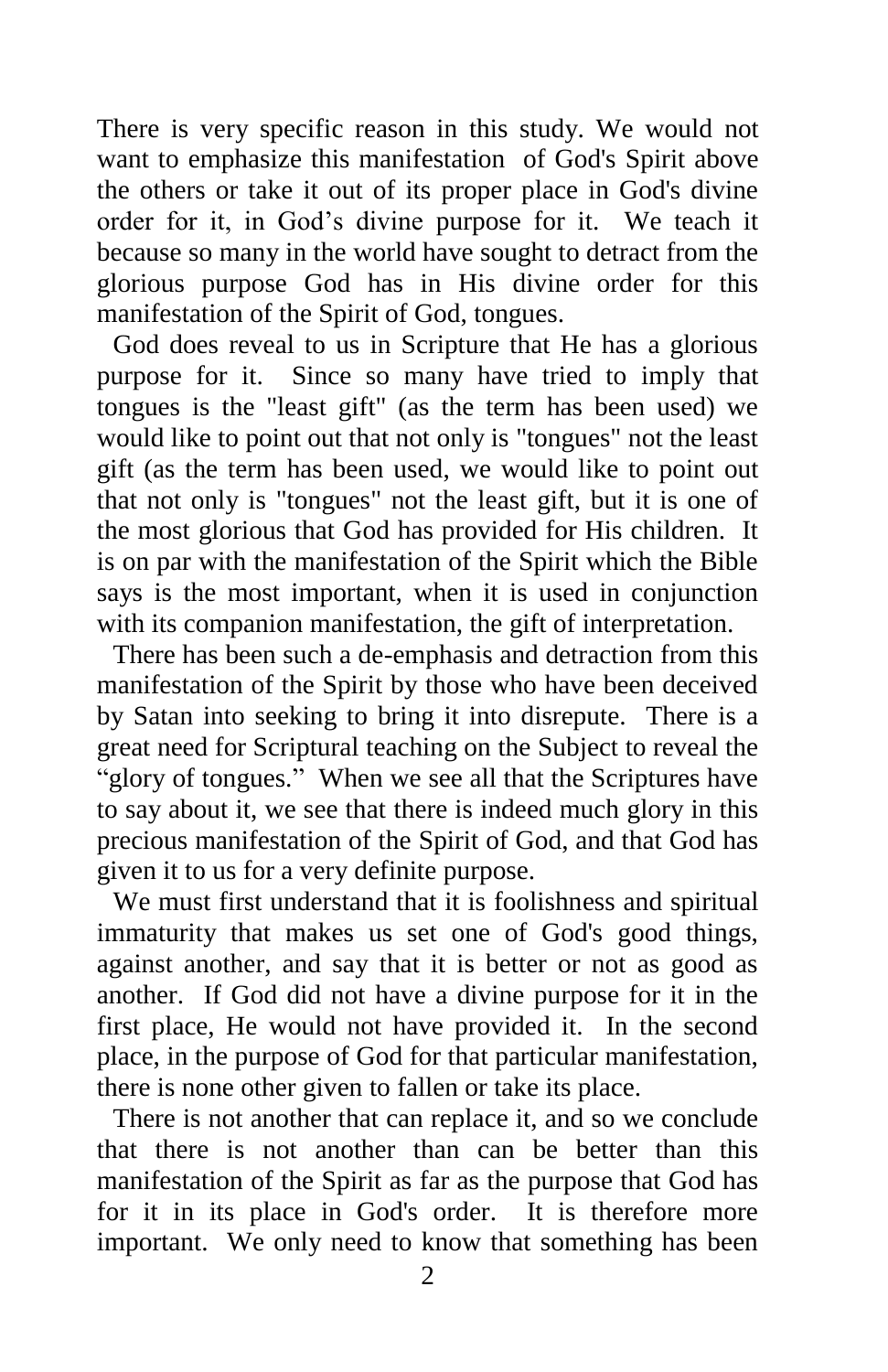provided by God in order to see that it must be more important.

God is not a purposeless God. He would not bother to provide something for us if He did not have a purpose for it. And if God has a purpose for it then this purpose must be glorious. For all things that God does are glorious, there is nothing that He does which is unimportant or small.

We want to point out to you, that those who have tried to imply that tongues is the least of gifts, have presented no Scriptural evidence for this implication whatsoever other than to point out that it is listed last in the order of listing in 1Corinthians 12:8-10 where the manifestations are listed. They imply that because it is listed last in the order of listing this means that it is least in the order of importance in God's divine plan.

We want to point out that this is not true. In fact the order of listing of 1Cor. 12 has nothing whatsoever to do with the order of importance, because Paul tells us very clearly in 1Cor. 14:1 that we should desire prophecy first. He says: "Follow after love and desire spiritual gifts but rather that ye may prophesy." Paul tells us that we should prophesy first. Evidently Paul considered prophecy to be first in order of importance, therefore, if the order of listing indicated the order of importance in ICor. 1 2, then prophecy would certainly be listed first, but it is not. In ICor. 1 2, prophecy is listed sixth. Paul says: "For to one is given by the Spirit the Word of Wisdom, to another the Word of Knowledge, to another faith, to another the gifts of healing, to another the working of miracles, to another prophecy." There the list gives prophecy sixth and the immediately after prophecy he lists "discerning of spirits, divers kinds of tongues and interpretation of tongues."

The simple truth that we see is that the order of listing has nothing whatsoever to do with the order of importance. The HOLY SPIRIT did not mean to imply an order of importance by listing the manifestations of the Spirit as He did.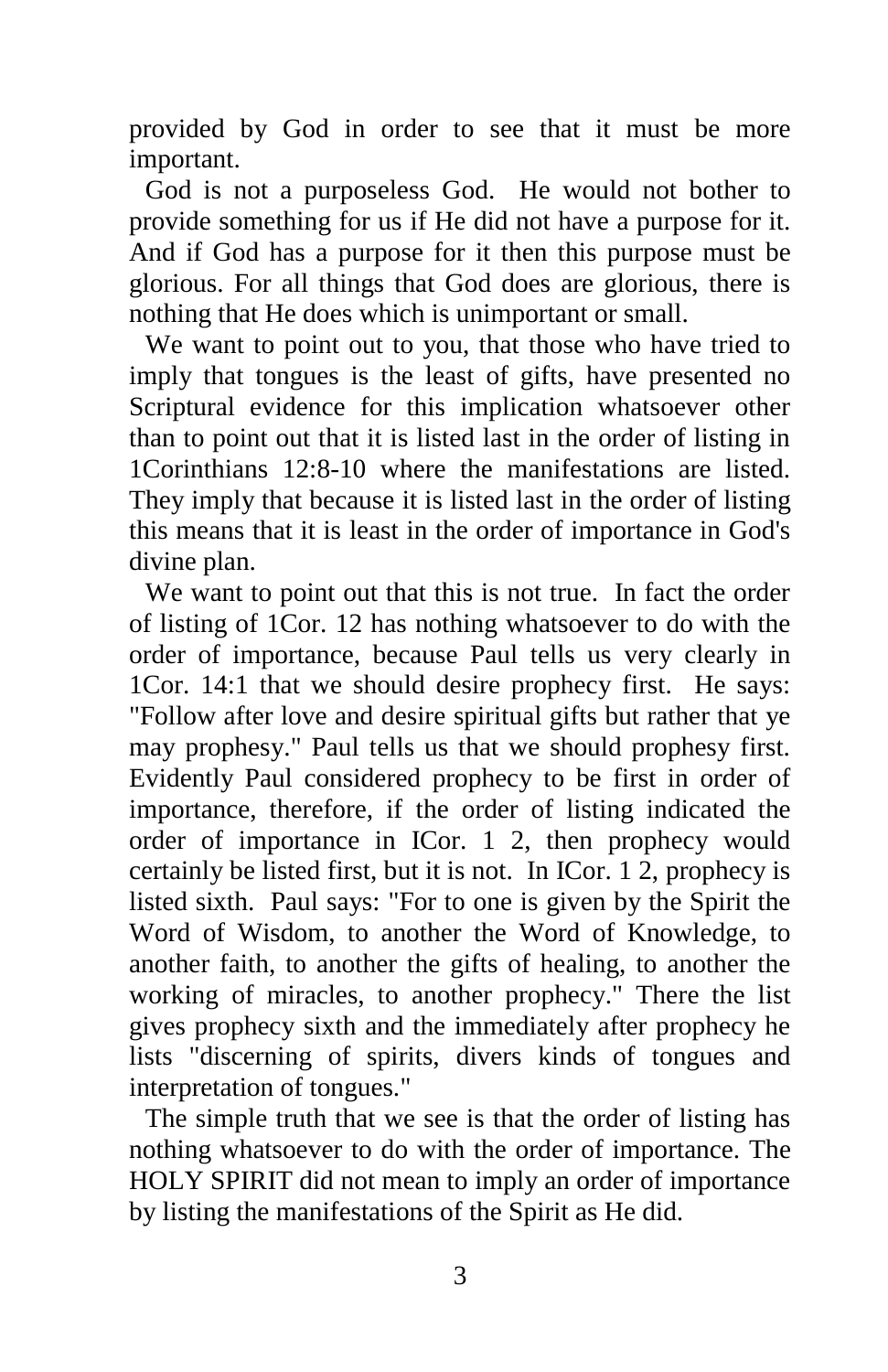This being so, the argument that tongues is the least gift, simply because it is listed last, certainly, cannot stand. We come now to the positive side of the question. Having dealt with the side which is presented to try to imply that tongues is the least of gifts. We come to ICor. 14, and there we see all the glorious, positive statements concerning the manifestation of tongues. We can truly see the glory of tongues and the glorious purpose that God has for it.

Let us see the purpose for tongues. As I received the Baptism of the Holy Spirit and began to preach these glorious truths, one of the first questions that people always asked me was: "What good is the gift of tongues? What good is a language which cannot be understood?"

We are going to see the answer to this in a moment but first we want to point out that the manifestation of divers tongues as is listed in 1Cor. 12 certainly does include the unknown tongue. The tongue which is spoken by many of God's people today and which is the language that cannot be understood by men, unless the interpretation is given by God by using the supernatural gift of interpretation. It is an unknown language, an unknown tongue.

There are many who try to imply today that because the tongue which is spoken by God's people under the anointing of the Spirit cannot be understood, it is therefore not a learned language. They try to imply that it is therefore not from God. These will take you back to Acts 2, and will seek to point out to you that on the day of Pentecost, since the Bible says that the disciples spoke in other tongues and that on that day there were present many who spoke different languages and that every man heard in his own language wherein he was born, they will try to imply from this that there is no such thing as the unknown tongue or tongue that man cannot understand. But they do this in ignorance of what the scriptures teach. For in listing the manifestations of the Spirit in 1Cor. 12, the apostle Paul lists divers kinds of tongues.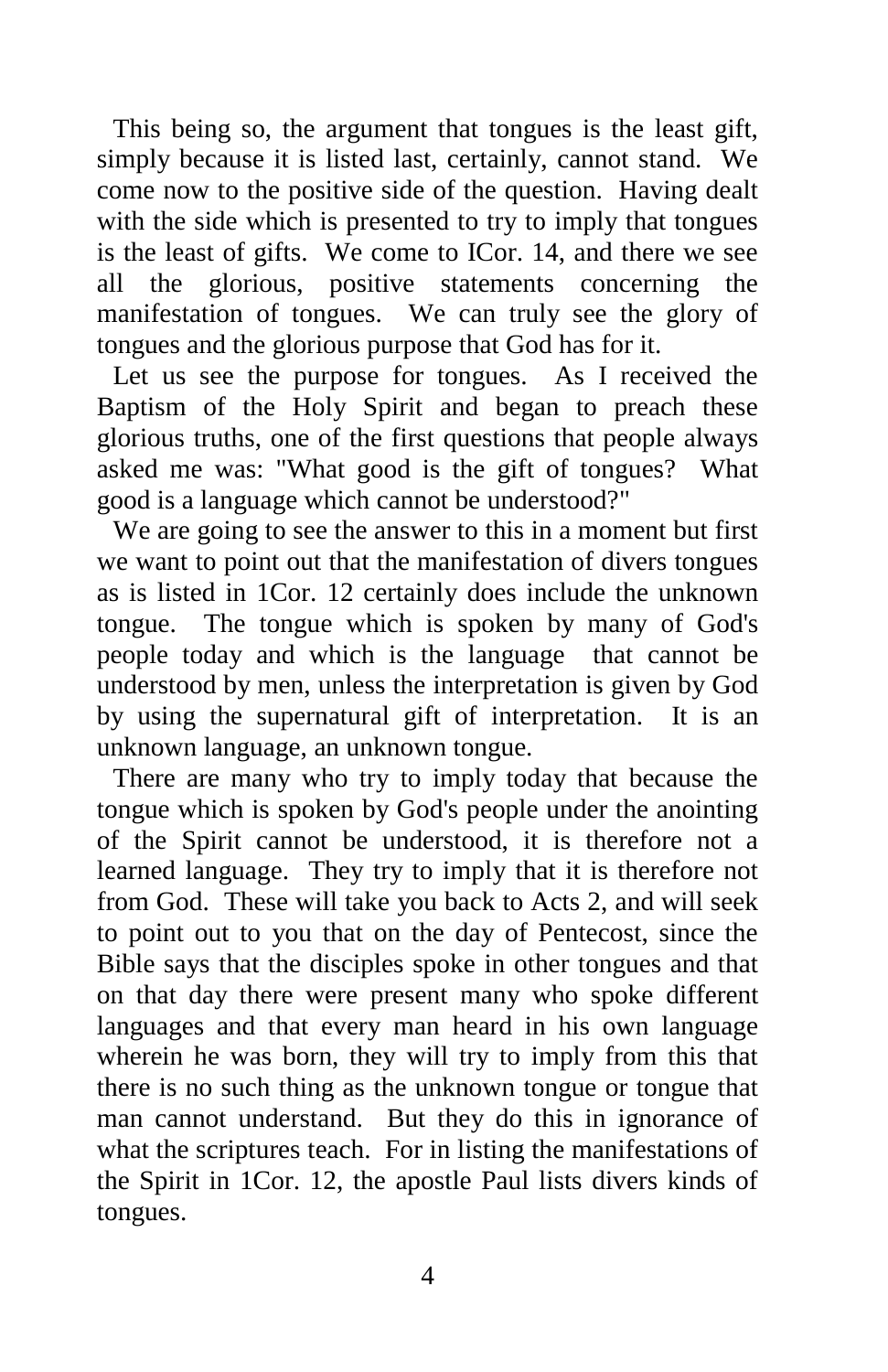It is true that the Bible reveals that there is a tongue which can be spoken, and experience bears out that there is a tongue spoken under the anointing of the Spirit which is a learned language and which can be understood by a person who has learned and speaks this language such as Spanish, Greek, etc., etc. .. And this particular tongue has been used by the Holy Spirit and is still being used in various places and at various times across the world today. At particular times when the Spirit wants to reveal Himself in a special manner. He will then enable someone to speak in the language supernaturally, for others who are present who understand that language.

But the tongue spoken by the church at Corinth is the unknown tongue that no man understands. In I Cor. 14 the second verse the apostle Paul says: "For he that speaketh in an unknown tongue, speaketh not unto man but unto God, for no man understands him, however in the Spirit he speaketh mysteries." Here we are told definitely that when we are speaking in the unknown tongue, no man understands us. We are not speaking to man, we are speaking to God. God understands us and the Bible goes on to say that in the Spirit we are speaking mysteries.

In the original Greek, literally this says that in the Spirit we are speaking divine secrets.

In ICor. 14:14 Paul goes on to say: "When I speak in the unknown tongue, or when I pray in the unknown tongue, my spirit prayeth but my understanding is unfruitful." There he is saying "With my own mind I don't even understand myself what I am saying." Certainly when Paul prayed in the unknown tongue if he had been speaking in a language which he had learned he would have understood what his spirit was saying, but he says: "With my understanding I do not know what my spirit is saying, my understanding is unfruitful." He is saying that his understanding was bypassed, his spirit prayed to God, but with his own mind he could not understand what his spirit was saying.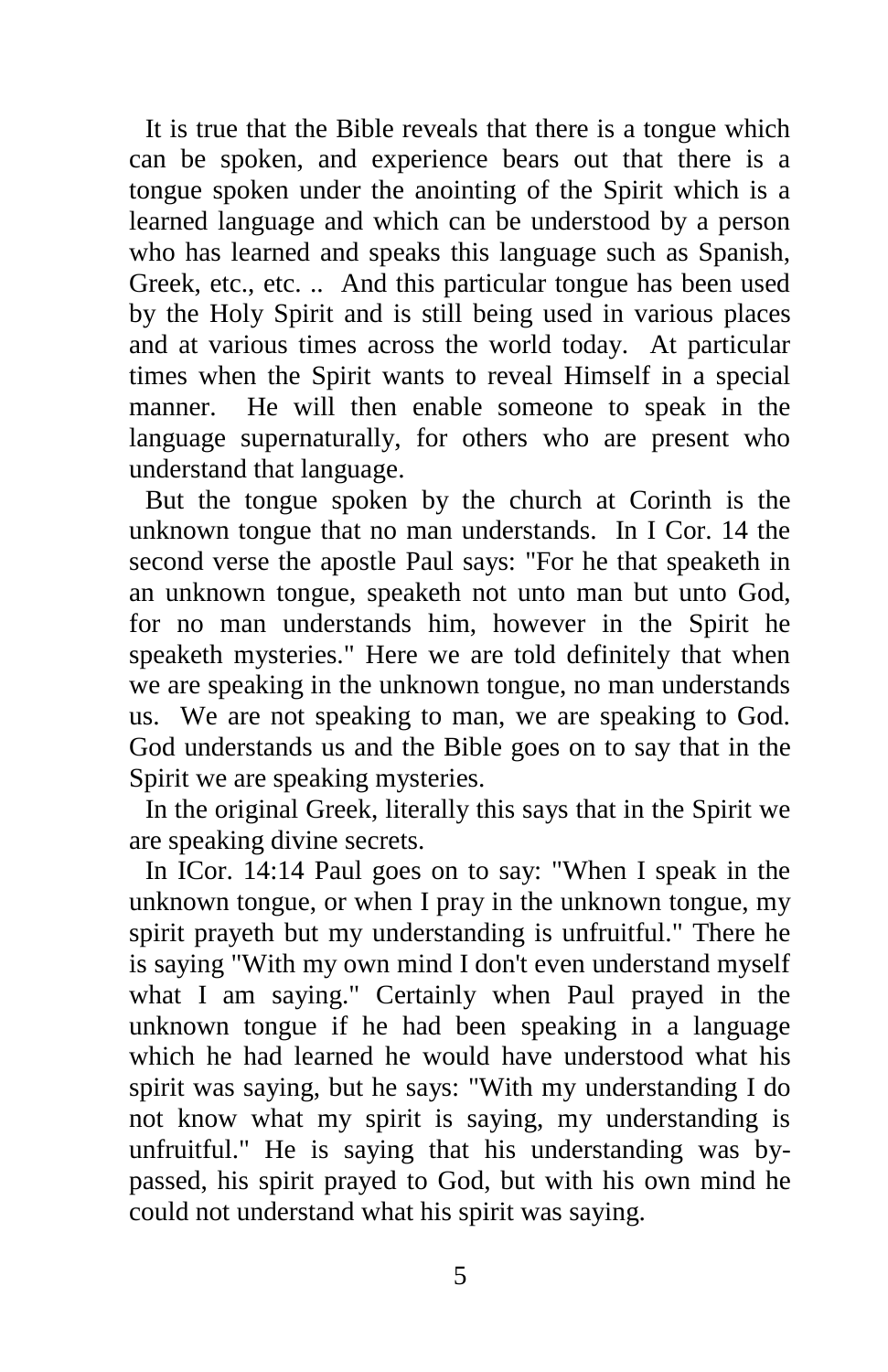We see that there are divers kinds of tongues revealed to us in the scriptures and we find that there is room for a tongue which is an unknown language, which the Spirit anoints. And there is room for a known tongue which the Spirit also brings forth at times supernaturally.

There are also those who will bring you to ICor. 14:2 and who will point out to you that this verse where the word "unknown" is, the word is in italics, which indicates that it was not found in the literal Greek of the scriptures. They will try to tell you that it was therefore added by the translator, and this is true. The word unknown" in ICor. 14 is in italics and it was added by the translators to complete a thought which is given in the scriptures. But nevertheless this verse still says that "he that speaketh in this tongue is speaking not unto man but unto God and no man understands him." Therefore if no man understands him for all practical purposes it is still an unknown tongue whether the word unknown was in the Greek or not.

Of course men are not supposed to understand it. It is not given to speak unto men, it is given to speak unto God.

This brings us to a second point in the glorious purpose which is revealed in scriptures for the gift of the unknown tongue. It is the question that so many people ask: "What good is a tongue which nobody can understand?"

We find the answer to this question in ICor. 14:4. I myself had to have an answer for this question a few years back, because I too had to know the purpose for which God gives us these things.

 God was very precious to reveal to us in scriptures the divine purpose for the manifestation of tongues. People who are going around asking: "What good is it?" can simply and honestly yield to the Spirit of God and ask the Lord to show them what good it is and what its purpose is. The Holy Spirit will reveal to them its purpose from the scriptures, just as he has every honest seeker that has ever come.

In ICor. 14:4 the Bible says: "He that speaketh in an unknown tongue buildeth up himself." The unknown tongue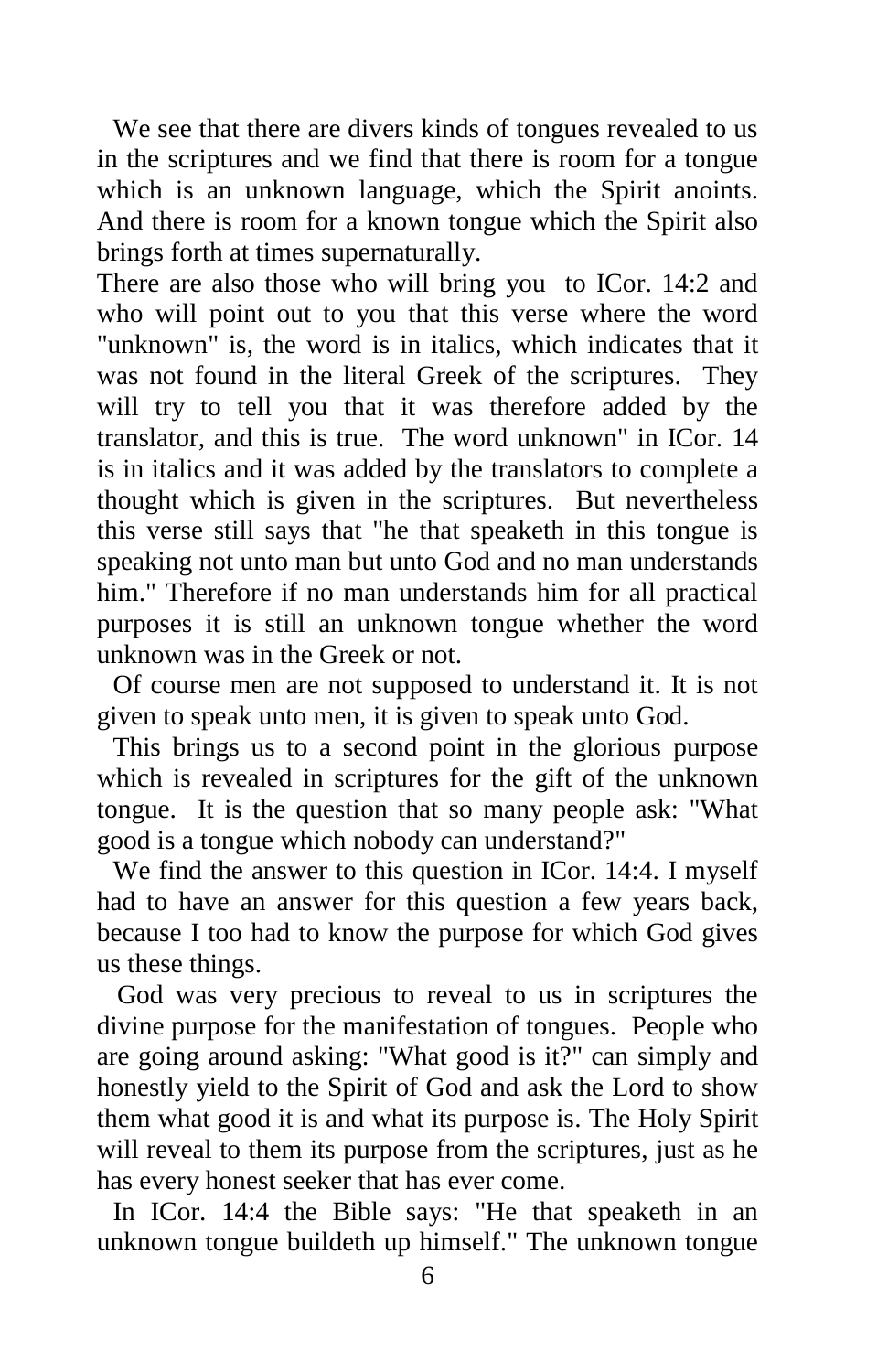is provided by the Spirit of God in His divine pattern and His order for his children to build us up in faith. It is the gift which is given to build up the individuals in faith. The Bible goes on to say: "He that prophesieth speaketh unto the church and comforts exhorts and edifies the Church but he that speaketh in a tongue edifieth himself, buildeth up himself. It is given to build up the individual's faith and the Bible continually exhorts it's to be built up in the most holy faith.

He who imagines that he has enough faith and does not need his faith continually built up, is either foolish or proud or simply ignorant of the truth because the Bible tells us that we should speak to ourselves in Psalms and hymns and in spiritual songs and keep building up ourselves in our most holy faith. This is one of the most important and most glorious manifestations of the Spirit of God, for it is the one given to individuals to build their faith stronger.

 People believe that Jesus dwells within them, that the Spirit dwells within them because they have accepted the theological promises from the Bible that when they come to Christ the Holy Spirit indwells them. This is fine and is the first step, but beloved, when I kneel before my Jesus and His Spirit within me begins to move within me, and the Spirit of my Lord who dwells within me takes my tongue and I find myself praising my Heavenly Father under His anointing and He enables me to praise Him, then I just don't believe the Spirit of Jesus dwells within me but I know it.

 This sends my faith soaring up to the sky! The first time it ever happened to me, a few years ago, as I was kneeling in the darkness, in a church that I then pastored, it was five o'clock in the morning and for the first time in my life the Spirit of Jesus my Lord who dwells within me took my tongue and enabled me to praise my heavenly Father in a new language. This was so glorious to me that I just stomped up and down in that church at five in the morning. Praising my heavenly Father in this new language at the top of my voice. For the first time I knew experientially,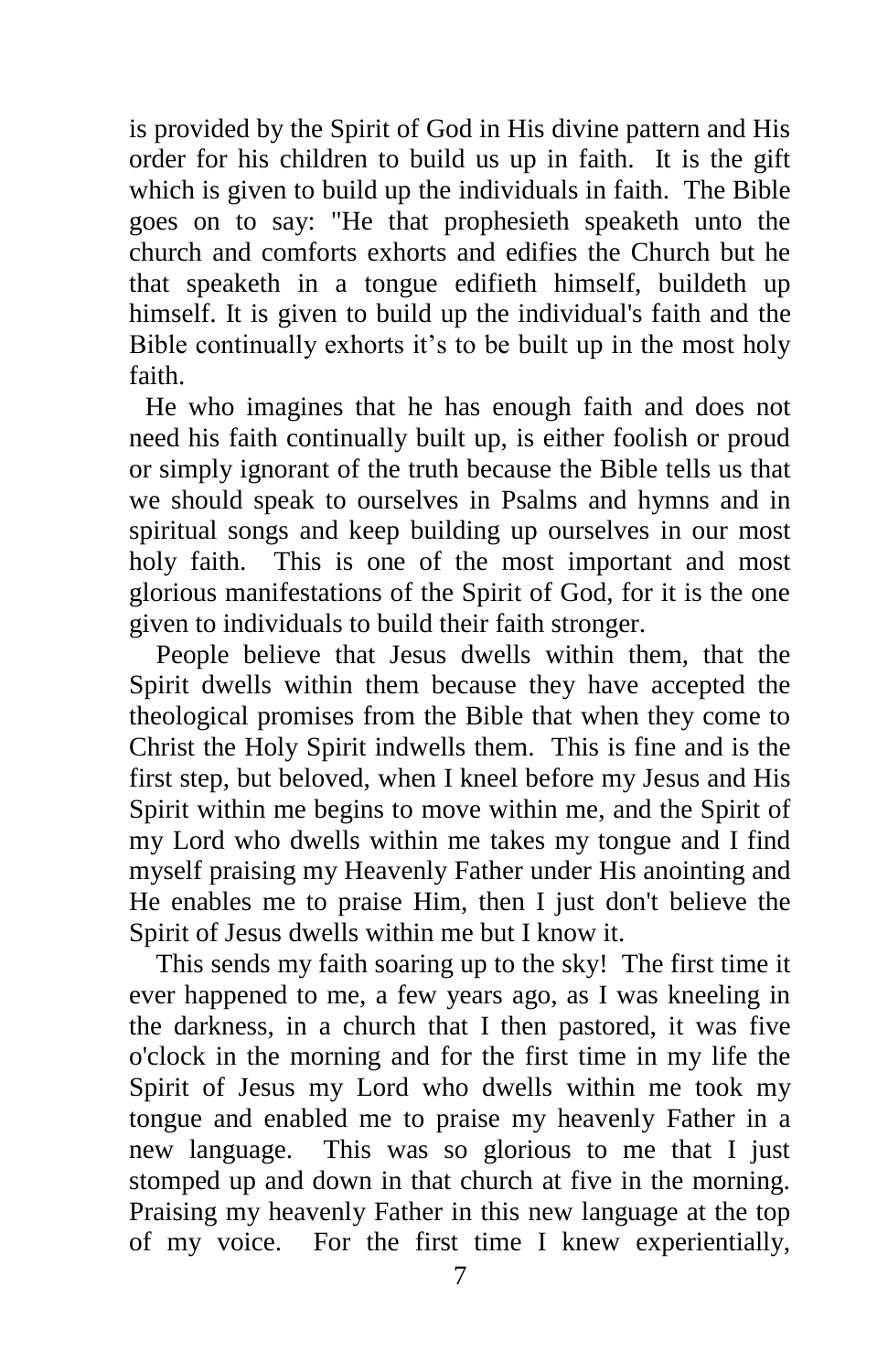absolutely that Jesus my Lord dwelled within me, and it sent my faith soaring sky high.

 Forever after that as I battled the world and the devil and my faith needed rebuilding, I could go alone with my Lord or in company of like-minded believers and begin to worship and adore Him and immediately He reveals Himself to me, from within me by again anointing me and enabling me to speak in other tongues as His Spirit gives me the utterance. Of course this continually builds up my faith, of course it keeps my faith high and strong and glorious and wonderful. The apostle Paul says: "When I pray in the unknown tongue, my spirit prayeth but my understanding is unfruitful." Paul is saying that with his own mind he did not even understand what he was saying in tongues. That under the enablement and the anointing of the Spirit of God, his spirit could pray straight to God, completely by passing his conscious mind, getting his conscious mind completely out of the way. It is direct contact between your spirit and God, it is the most direct contact that an individual can have. It gets the conscious mind completely out of the way. Other men don't understand it, the devil doesn't understand it. It separates one completely from the world, from men, from the devil even from their own conscious mind and it separates them completely unto God.

Naturally when there is that direct a contact with the source of power one is built up in the most holy faith. When you hook up a weak battery to a battery charger, you've connected the weak battery to the source of power. The weak battery is going to be recharged. When we pray in the unknown tongue and our spirit prayeth, completely bypassing the conscious mind, shutting out the devil, shutting out the world, separating us completely unto God, its the battery which needs recharging and has been hooked directly to the source of power, even the source of all power, the Living God

This way we must be built up in the most holy faith, it fills us with that transforming joy and assurance and faith which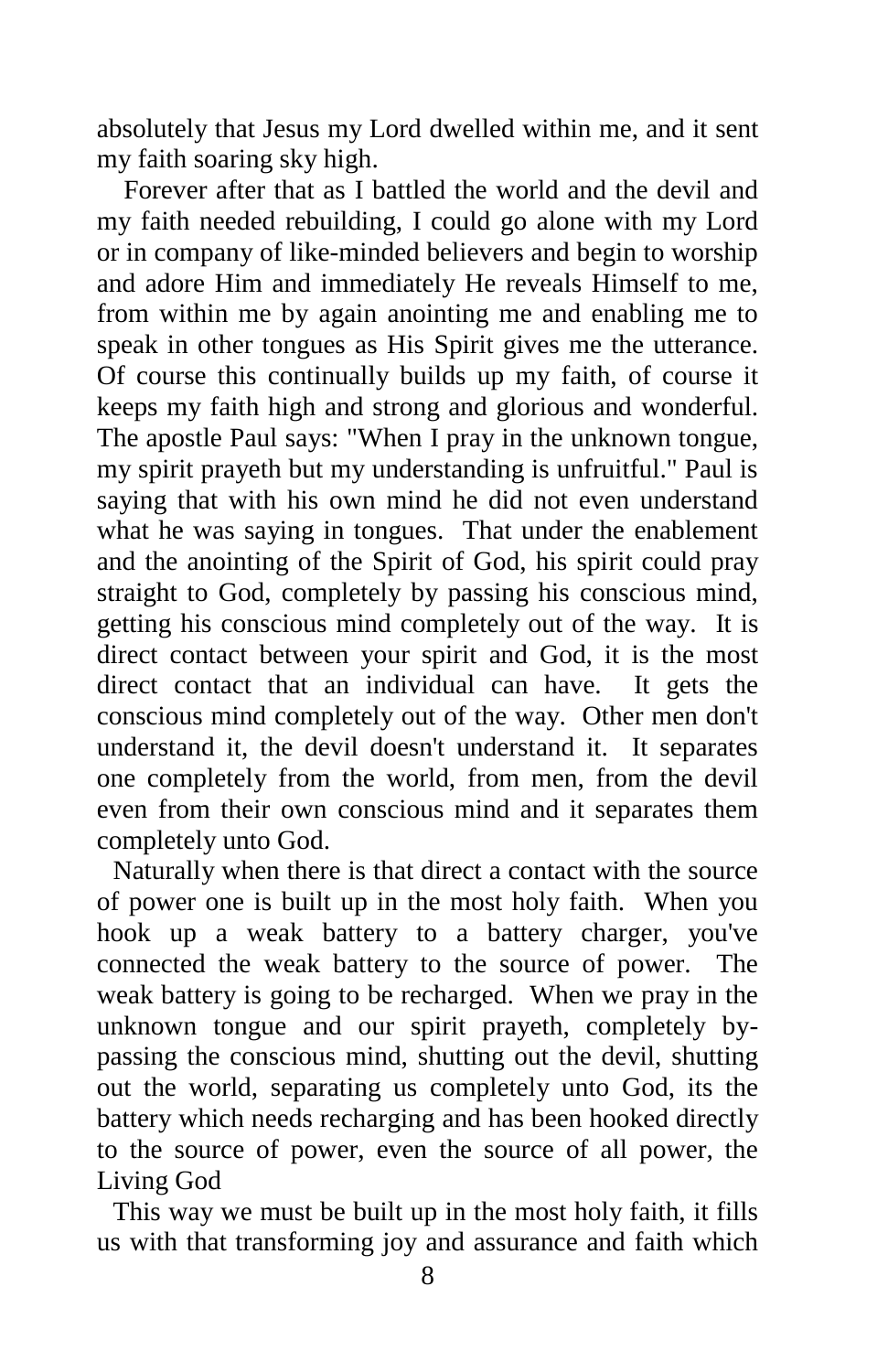lasts for hours and even days. The most glorious truth is that when the battery begins to weaken again, faith begins to drop down again, we can go alone with our Lord or in the company of like-minded believers and again come in direct communion or contact with our God. Praising and praying in the Spirit, in tongues, then the battery is recharged again. Oh! The riches of the glory that God has provided for those simple little children who love Him and believe in Him.

This is one of the first purposes of the unknown tongue. "He that speaketh in the unknown tongue, buildeth himself." Beloved, don't let any spiritual children try to imply to you that it is selfish for us to desire to build up ourselves. Many have tried to say that this implies selfishness, that we should not seek to build up ourselves but only to build up others. Listen beloved, we can only best build up others when we first build up ourselves.

This is a simple basic principle in our witness and work for God. Unless we ourselves are built up and strong in the most holy faith, we won't do very much toward building up others. Our responsibility is to first keep ourselves built up so then we can best build and strengthen others.

Now we can go on to see more of the glorious purpose for tongues. In 1st Cor. 14:16. Paul says: Else

when thou shalt bless with the spirit, how shall he that occupieth the room of the unlearned say Amen at

thy giving of thanks, seeing he understandeth not what thou sayest?

Too many have put the emphasis on the last part of that verse and miss the first part.

It is true, as Paul pointed out here, if we all gather in the church and all speak in tongues at once and bless with the Spirit at one time in an improper manner then the others will not be edified. We should not do these things in an improper manner.

The first part of this verse reveals the glorious truth, when Paul says: "Else when thou shall bless with the Spirit." He reveals here that when we are speaking in tongues, we are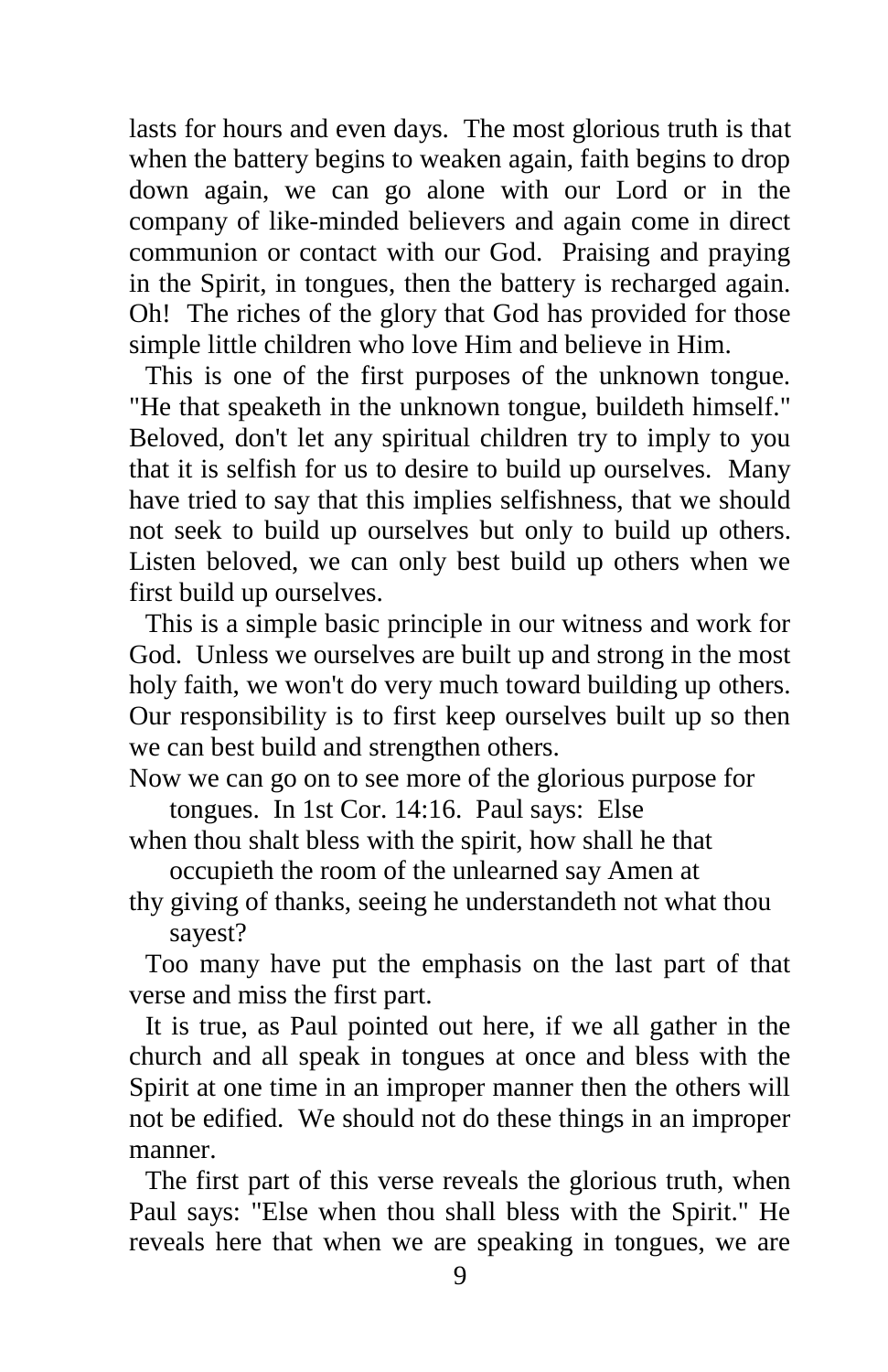blessing God with our spirit. When we are speaking with other tongues, we are blessing God with the Spirit.

Beloved, too many times we come to God desiring that he bless us but few realize that God's heart can be blessed by us also. God is a loving Father who longs to have fellowship with us and His heart is a Father heart that can be blessed by the love and adoration of' his children. We are continually coming to Him, crying for His blessing But how many of us desire to bless the heart of God" How many know that the gift of tongues is the means that God has given us to bless His heart? That when we are blessing through the gift of tongues we are blessing by the Spirit. His own Spirit is enabling us to bless Him in the way that He knows He can be blessed best.

All through the scriptures we are called upon by the Spirit of God to bless the Lord. The Bible commands us to bless the Lord. In the Psalms we read: "Bless the Lord, Oh my soul and all that is within thee bless His holy name." Continually the psalmist, as the Spirit speaks through him, calls upon us to bless the Lord.

Dear friends, our God is not some omnipotence that stands out there and to whom we can only come to get, to get, to get. Our God is a Loving Father who has a father's heart that can be blessed through our love and adoration. We can best bless his heart, when His Spirit enables us to bless Him in the way He knows He best can be blessed. Through the divine gift or manifestation with which He has given us to bless Him.

So when we are speaking in other tongues whether other people understand it and whether they realize it or not, we are blessing the Father heart of God, of our Heavenly Father and we are doing it under the divine enablement and leadership of His Holy Spirit.

Yea, the Bible says that His Spirit is giving us the very words that we utter. The very words with which to bless our Father. This is the reason we feel the glorious release that we do when we are praising God in other tongues. What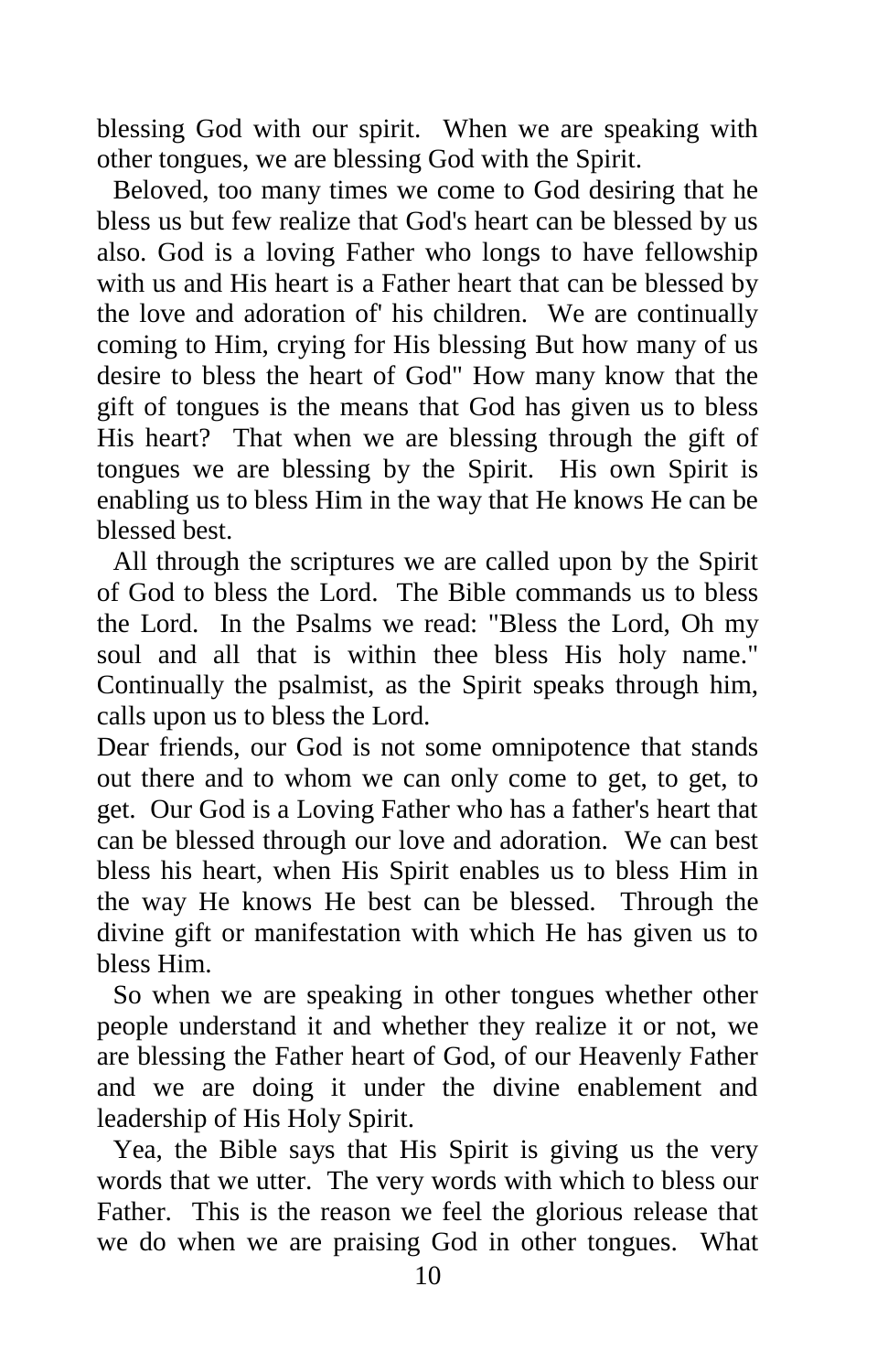person who really loves God has not reached the point in prayer when they were praying in their own language, where they longed to express the great love that was in their heart to their Heavenly Father? To express just the way they felt, but have found that they have no words in their own language with which to express it. They were stymied, stopped and could not obtain the release of pouring it out to God.

I have felt many times this way until I was enabled to speak in other tongues. Then when I reached that point, the Spirit of my Heavenly Father took over and gave me the very words to utter with which to express my love and my adoration towards Him.

What individual has not had the experience of being in prayer and had the love of God welling up in their heart, and yet trying to express that love in their own language or even speaking in their own language have broken the sweet communion which they had felt within their beings with the Spirit of God"

 Many times I have knelt in prayer and I felt the communion with the Spirit of God within me and yet as soon as I would start talking in my own language, I would break that communion. Then when I was given tongues, the heavenly language with which to commune with my Father, because it is communion with Him in the Spirit, yielding to the Spirit and under the anointing and the direction of the Spirit, it does not break our communion with Him but we can just really let flow the deepest expressions of our inner beings in the heavenly tongue which our heavenly Father provides. This brings us to a closer and sweeter communion with Him. What individual has not knelt in prayer and as they were praying actually have the devil put thoughts in their conscious mind which broke their communion with God? Which cut their mind off God, off of what they were praying about and broke their communion with God completely? But when we are praying in the Spirit, our spirit prayeth and it completely by-passes our conscious mind and the devil can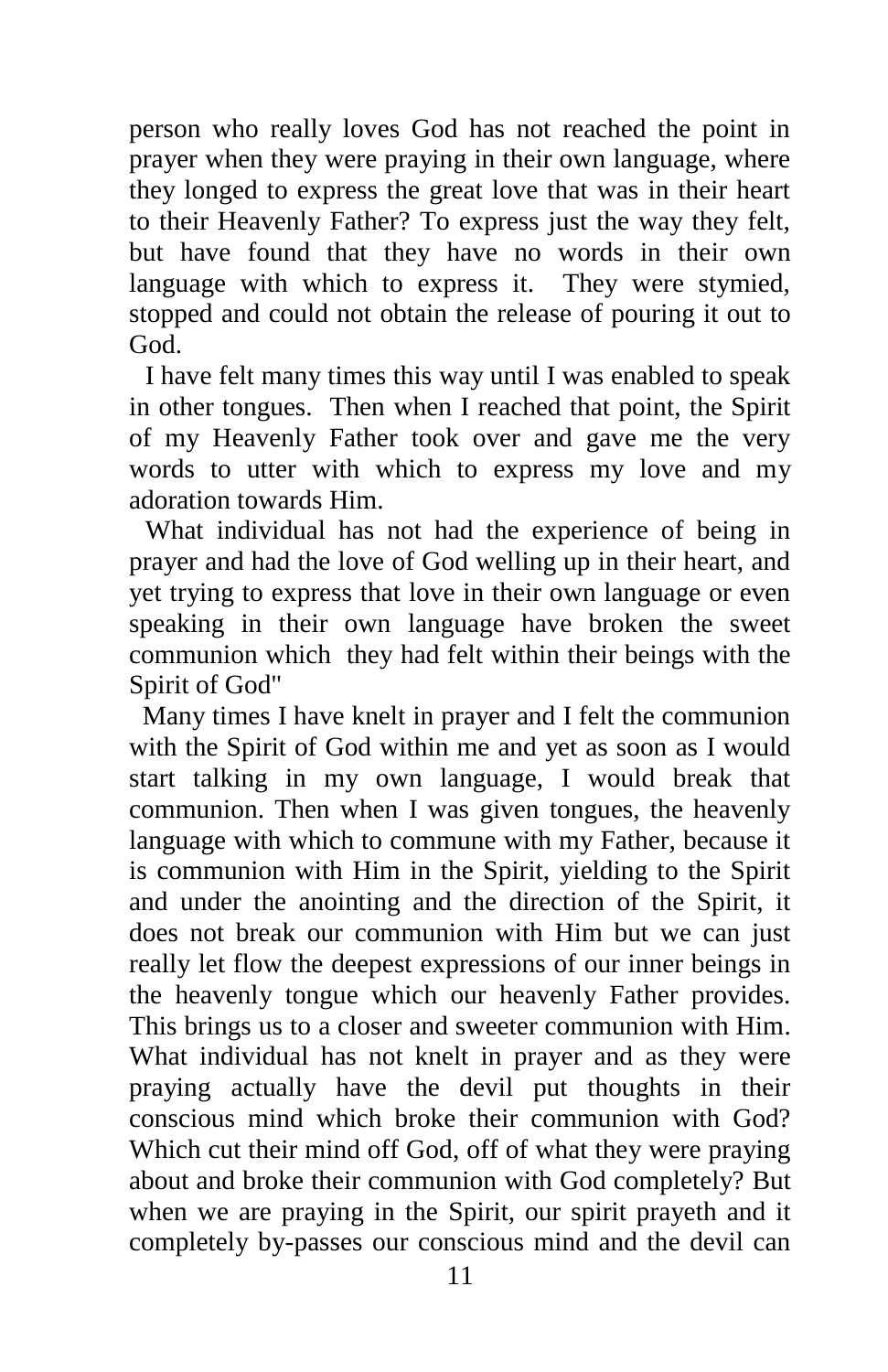never do this to us, when we are praying in the Spirit. Thus we see that when we are praying in the unknown tongue we are blessing God with the Spirit.

Then in ICor. 14: 17, Paul says: for verily, thou giveth thanks well, but the other is not edified." Again we say it must be done in the proper manner. In a few moments we are going to learn the proper manner in which to exercise our gift. But we don't want to miss the glorious truth revealed in verse 17 where Paul says: "For verily, thou giveth thanks well<sup>"</sup>

 Here the scripture teaches that when we are speaking in tongues we are giving thanks to out God, and we are giving thanks well. Yea it's a divine supernatural means by which God's children can give thanks to Him for the blessings that He gives them daily. It is Christianity in the supernatural. It is walking in the Spirit. It is giving thanks to God, not from our natural mind or our natural flesh, but it is giving thanks to God by the divine, supernatural enablement of the Spirit of God, whereby the Holy Spirit Himself gives us the very words with which to give thanks.

So when we are speaking in other tongues we are giving thanks well. Now in verse 19, Paul says it is true: "Yet in the Church, I had rather speak five words with the understanding, that by my voice I might teach others also, than ten thousand words in an unknown tongue." And I agree with Brother Paul. In the Church when I am teaching the Word of God or when I am seeking to edify and teach others, since it is not the time for my use of tongues, to build up myself, then along with apostle Paul, I too would rather speak five words in a known tongue, that by my voice I might teach others than ten thousand words in an unknown tongue.

This does not mean that when I am alone with God or in the company of like-minded believers, and when my purpose is not to teach others but to worship and adore my God and to give thanks to Him and to bless His father heart with my love and adoration, and to build myself up in the most holy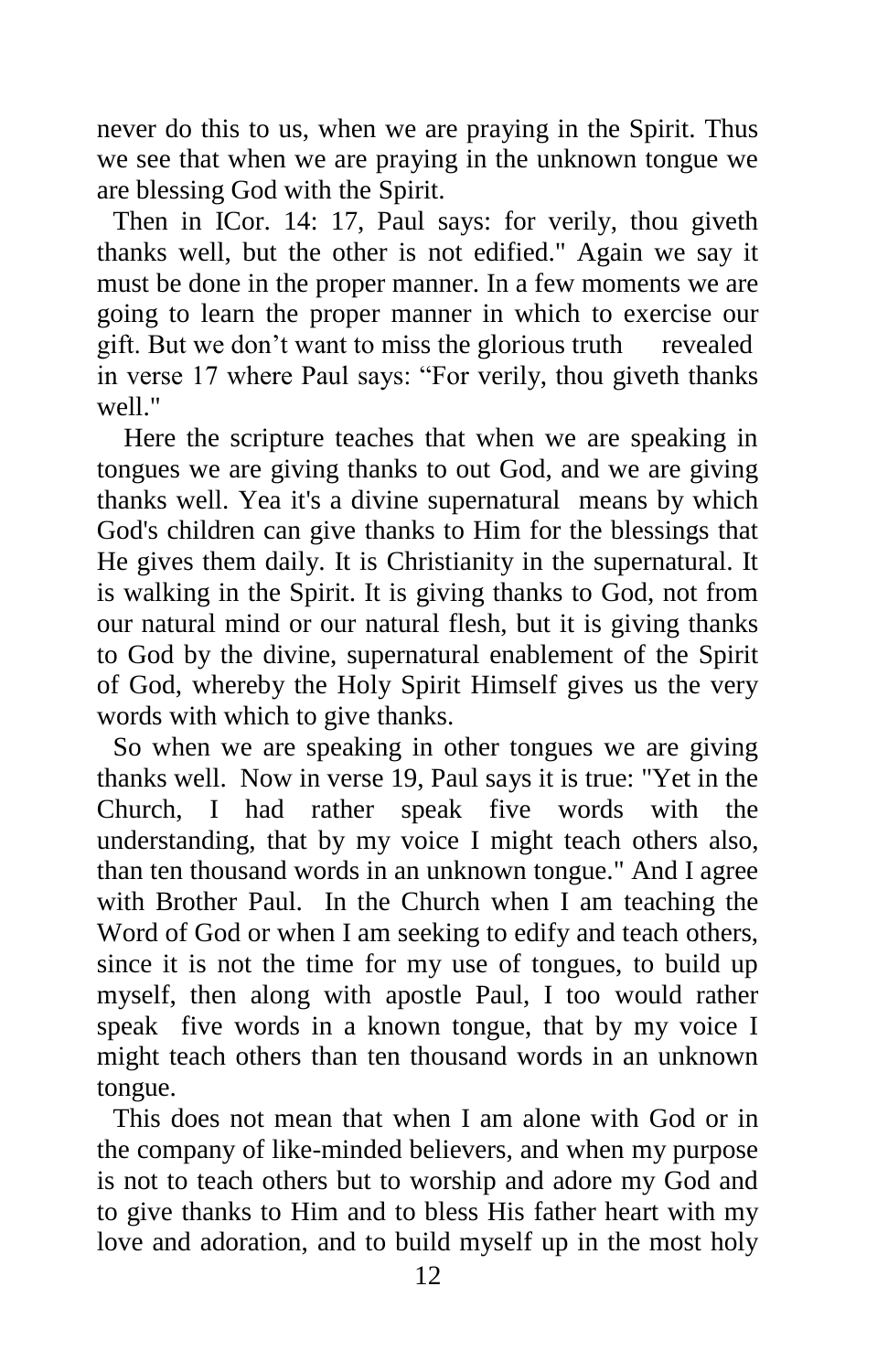faith, then I would rather speak five words in the unknown tongue than ten thousand words in my own language.

 I believe that if the apostle Paul had dealt with the other side of the question he would have said the same thing. In fact the apostle Paul did say the same thing in dealing with the other side of the question. He said in the church when I am teaching I'd rather speak with my own language. Nevertheless he said also in the same chapter of ICor. 14 "I thank my God that I speak with tongues more than you all." He said this in the 18th verse, just a moment before he had said: "In the church, I'd rather speak in a known language."

So we notice that before Paul makes the statement that in the church he'd rather speak in a known tongue than in an unknown tongue, he very carefully prefaced that statement with the fact that he was grateful for his gift of tongues and its glory. He did not in any way here try to detract from the glory of the gift of tongues, as many have tried to imply.

Many will quote verse 19 and seek to completely ignore the 18th verse. But Paul spoke verses 18 and 19 in practically the same sentence and most certainly with the same breath. He started off by saying "I thank my God I speak with tongues." He was not implying that it was the least of gifts or seeking to detract from it. He was making sure that the people understood that he was thankful to God for this glorious gift, but then in order that they might understand that it was to be used only in the purpose that God had for it and not to be used when we should be teaching, he went on to explain: "Yet in the church when I am supposed to be teaching, I would rather speak five words in a known language than ten thousand in the unknown tongue."

In no way did Paul try to detract or to de-emphasize the gift of tongues in this 14th chapter of ICor. as many have tried to imply and tried to use Paul's teachings to detract from it and de-emphasize it themselves. Paul only sought to teach the church how to properly use it in its divine place and its divine order so that God's whole purpose in our lives can be fulfilled. Paul also said to the Corinthian church: "I would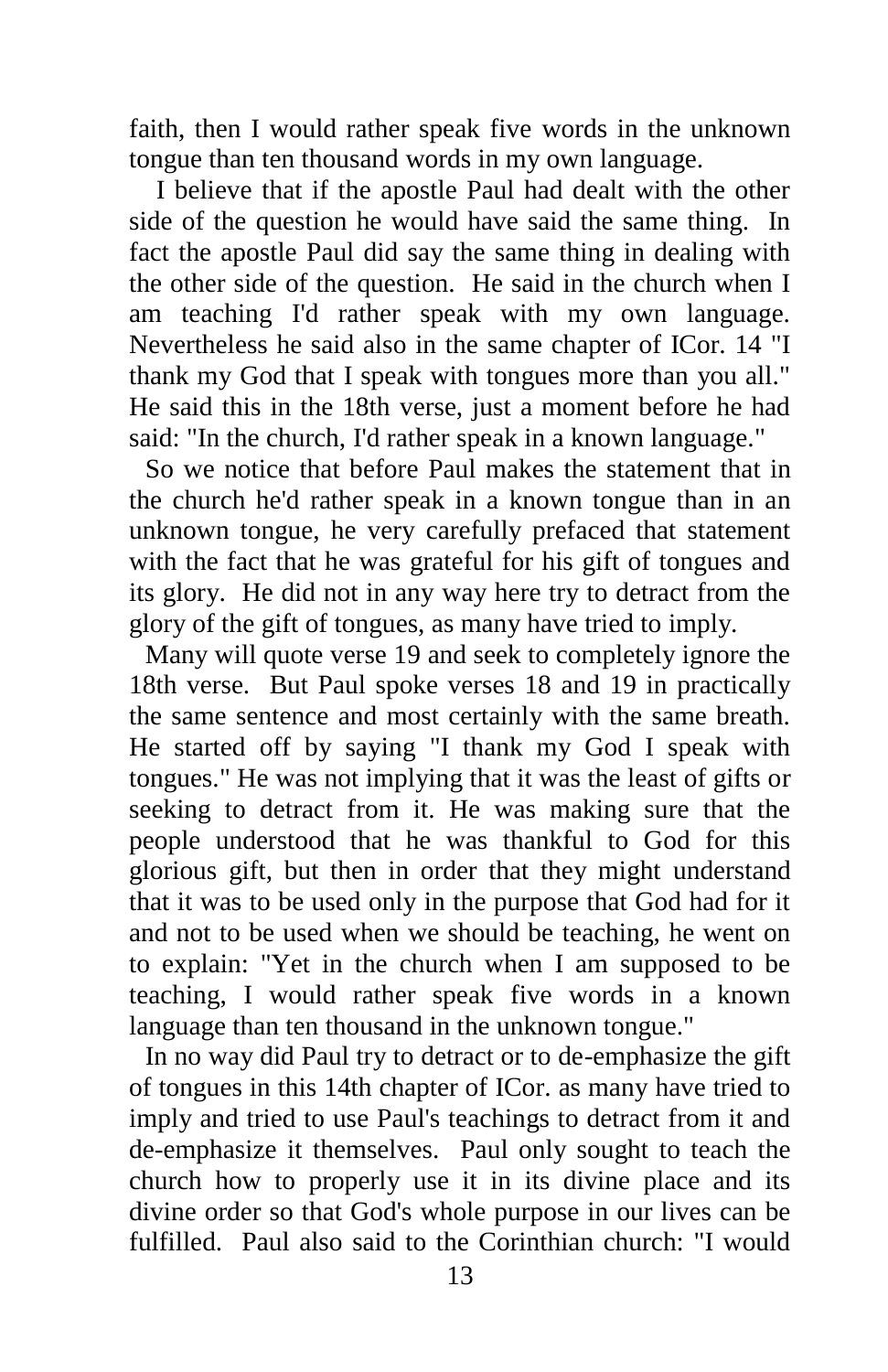that ye all spake with tongues." Here the Holy Spirit, who is the author of the scriptures is speaking through Paul and telling us that the Spirit of God desires that we all speak in tongues. He is telling us that we all have been given this glorious gift to build us up in our most holy faith, and that we call all have it.

The fact that Paul says in another place: "Do all speak with tongues, do all prophesy'?" does not in any means imply that God did not desire that every one of us have all the manifestations of the Spirit including the gift of tongues. It only means that at the time that Paul was speaking to the Corinthians, all had not grown up enough, and all were not yielded enough to the Holy Spirit, so that all were not experiencing manifestations of the Spirit. At that time therefore, all did not speak with tongues and all did not prophesy, and all did not manifest the gifts of healing etc., etc. . .These manifestations of the Spirit are given to meet human needs, and God desires that one day all come to manifest all of them as all

are fully yielded to the Spirit of God. And rather than taking away from the glory of the purpose of the gift of tongues and its place in the divine order of God, Paul says: "I would that ye all spake in tongues.

Then in verse 5 of ICor. 14 Paul says: "But rather than you prophesy." He desired that they prophesied first but he desired that they all spake in tongues. Then he went on to say: "For greater is he that prophesieth than he that speaketh with tongues, except that he interprets, that the church might be edified."

 Here Paul taught that when the gift of tongues is used in conjunction with its companion, the gift of interpretation, that it is not only not the least gift, but that it is on par and on a level with prophecy, which Paul says is the greatest. For he says: "Greater is he that prophesieth than he that speaketh with tongues, unless he that speaketh with tongues interprets." Thereby saying that if he that speaketh in tongues interprets, then prophecy is no greater but the two are on a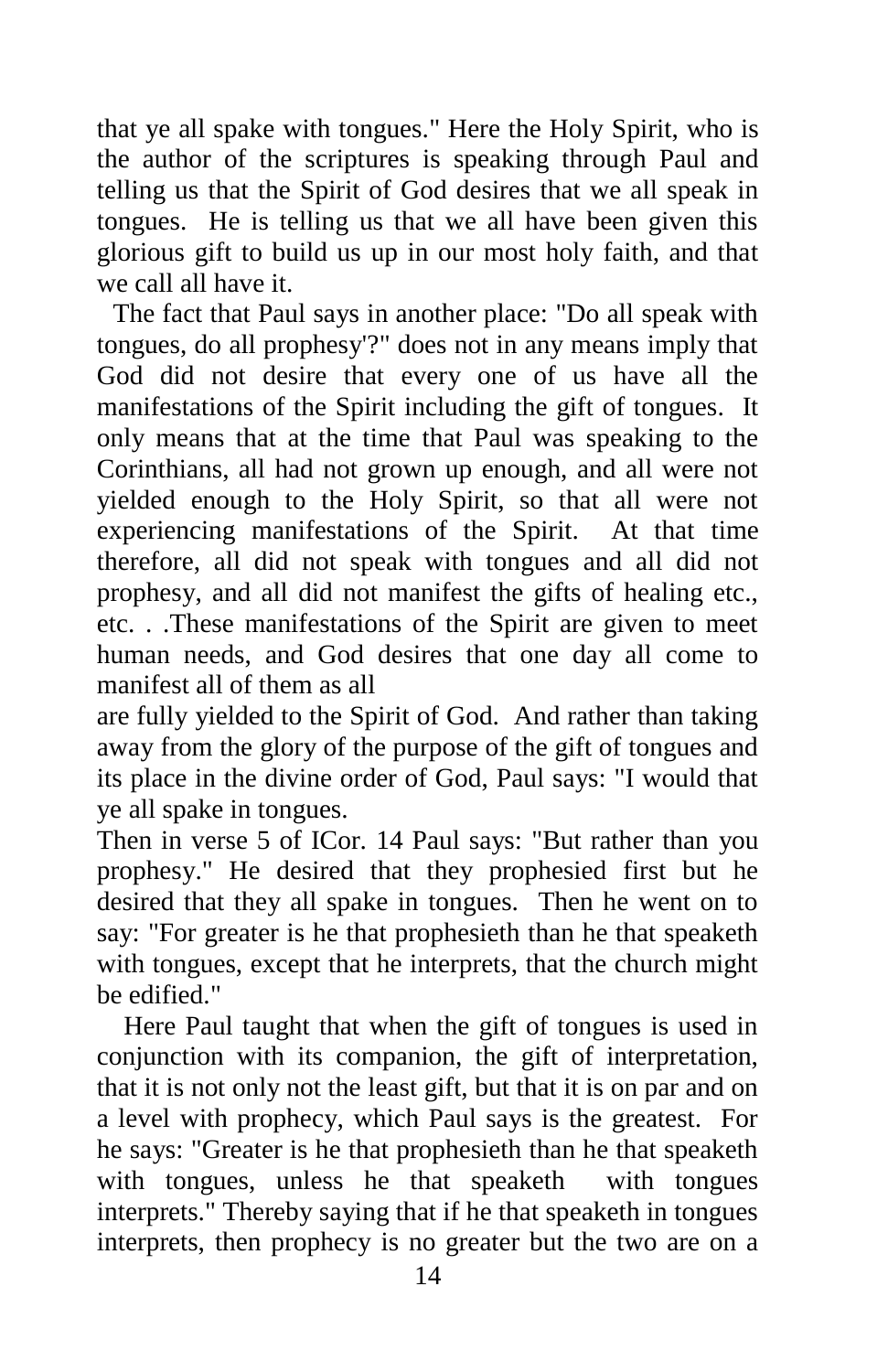divine par and a divine level, because tongues accompanied by interpretation is a message from God to His people which builds and comforts and exhorts them and so accomplishes the same purpose as prophecy.

Since the gift of tongues is given for the building up of the individual's faith, then of course God did not intend for it to be used during the teaching time in the church. Neither did He intend for the church members to all gather together in their service and speak in tongues at once, as the Corinthians were doing. Then of course the unbelievers and the unlearned cannot be taught. They do not understand what is going on, and of course, as the scriptures say: "They will go away and say that you are mad." Therefore the divine order for the use of each one of these gifts or manifestations of the Spirit is given to us in the Scriptures.

In the 27th verse of ICor. 14 Paul says: "If any man speak in the unknown tongue, let it be by two or at the most by three and that by course, and let one interpret, but if there be no interpreter let him keep silence in the church and let him speak to himself and to God."

There are two uses revealed for the gift of tongues in scripture. When accompanied with its companion the gift of interpretation this manifestation of the Spirit is often used by God to speak directly to the church, a message from God, under the anointing of the Spirit which comforts, builds up and exhorts the saints.

 When it is used in this manner, Paul says that there are to be only two or three messages in tongues in any one church service. And this only if there is someone present who has the companion gift of interpretation and can interpret what is said. Other than in these circumstances then our gift of tongues is to be used in our private devotion to God or in the company of like-minded believers who won't misunderstand.

The question naturally arises in the individual mind if he is taught concerning these things, well if one has this gift, how can he keep from speaking in tongues in the church? The Bible teaches very clearly that we have control over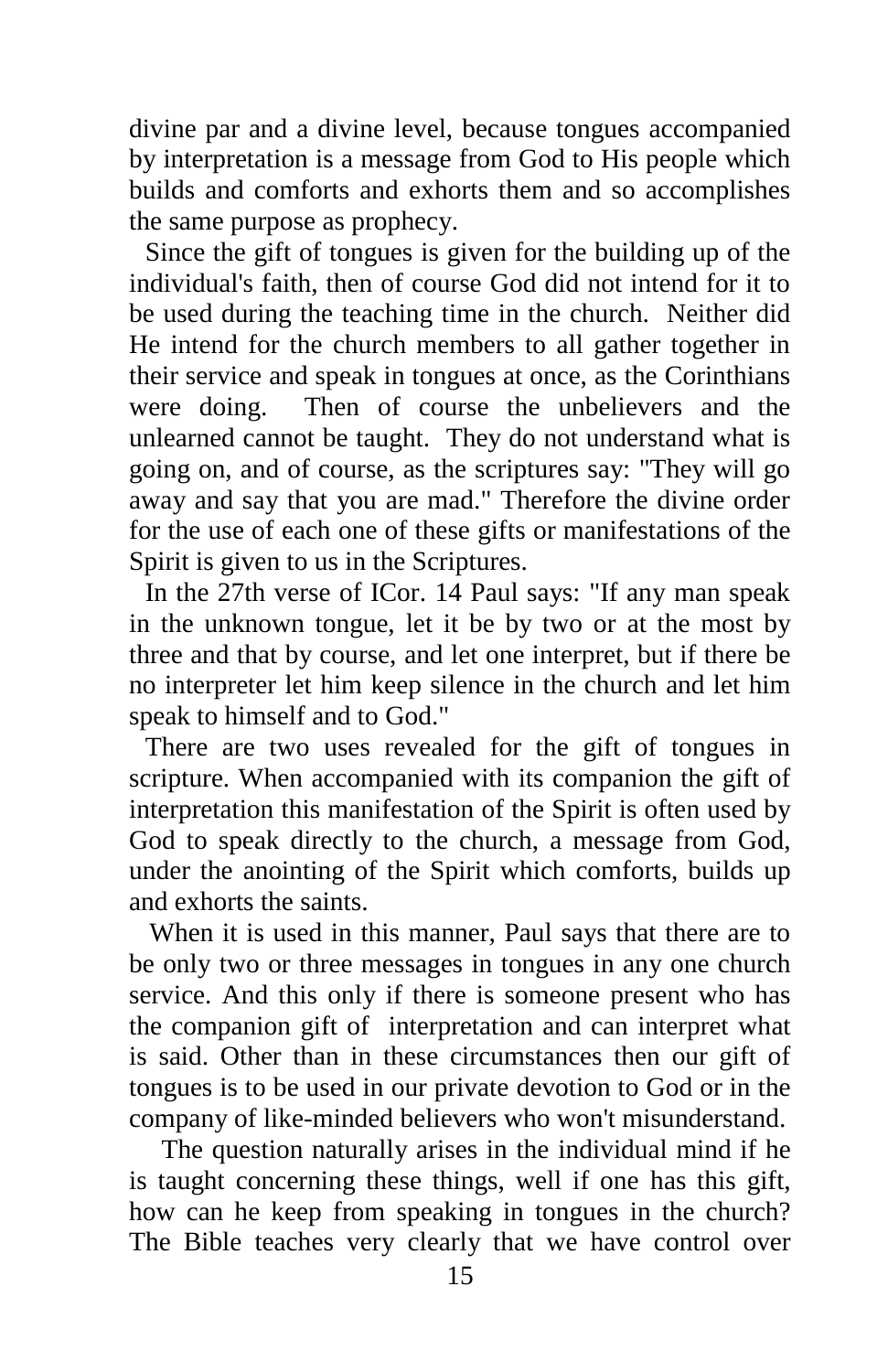these manifestations of the Spirit, for in ICor. 14:32 we read: "The spirits of the prophets is subject to the prophets."

When the Spirit of the Lord comes upon us, and the anointing and the urging and the impelling to speak in tongues comes upon us, by an act, a definite definite act of our own will, if it is not the proper time or if we are not in the proper place or if it would cause confusion, we can control ourselves and refrain from speaking out in other tongues, simply by willing by our own mind and spirit not to speak. The Holy Spirit who always respects our will and never over-rules it, and who certainly recognizes the need, will respect our wishes and we can refrain from speaking in other tongues in the wrong place or manner.

In its divine order the gift of tongues can be used by God to bring a message in tongues through us, in a service as we worship. But this should be done only when it will not cause confusion. The Spirit of God never forces nor overrules our free will. If we feel the Spirit urging us to yield to Him that He might speak forth a message in tongues through us in a service, we will find that He will wait and we can wait until the minister is finished speaking or until the song has been sung, until there is a pause in the service and the proper time comes for us to yield to the Holy Spirit and bring forth the message that He gives us under the anointing. Then everyone can wait for the interpretation to be given by the Spirit to someone in the service and things can be done

properly and in their divine order.

 Let the prophets speak by two or three and that by course. When someone else is speaking forth, we can wait. The Spirit will wait with us to yield to Him and then stand up and speak forth the message under the anointing and let the interpretation be given. Other than this, we should use our gift of tongues to build ourselves up in the most holy faith.

 Through these means, God's glorious gift and God's glorious manifestation of His Spirit accomplishes the glorious purpose that God has for it without any confusion.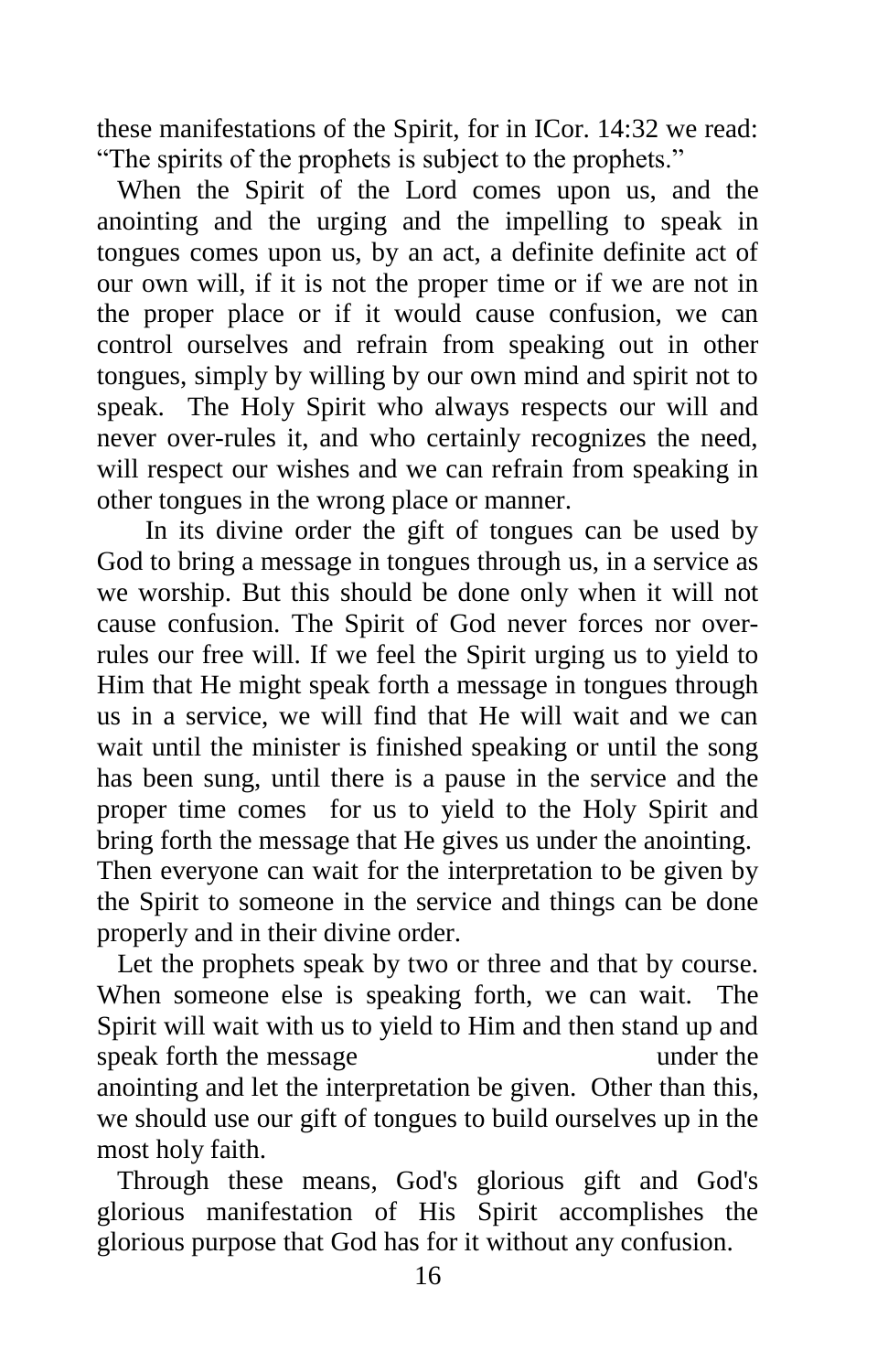In ICor. 14:15, the apostle Paul says: "What is it then? I will pray with the Spirit and I will pray with the understanding also. I will sing with the Spirit and I will sing with the understanding also.

 "Beloved, there is a praying with the understanding with the conscious mind and there is a praying with the Spirit. When we are praying with the understanding, then we are talking to God, expressing thoughts that come in our conscious mind, in our own language. God uses this kind of prayer, and it has its purpose in God's order. But when we are praying in the Spirit, we get our conscious mind completely out of the way and we yield ourselves completely to the Holy Spirit, we get in the Spirit, and our spirit is under the direct control of the Holy Spirit and He begins to give us the words, the divine words of utterance with which to bless our God, and to thank and praise and adore Him, with which to commune with Him so that we are both built up in the most holy faith, and sometimes when we are in a service and God wants to use us for that purpose, He gives us the words of utterance which are a divine message, and which when the interpretation is given, comforts, and builds up and blesses God's people. This is praying in the Spirit.

 There is a singing with the understanding. This is when we come together and we sing the song which God has given by inspiration of His Spirit, to authors of old or new. This is a form of worship on one level. But there is a higher form of worship, beloved. There is a coming together of God's people, those who are taught believers and yielding to the Spirit and singing in the Spirit, whereby we yield completely to the Spirit of God, and He gives us both the melody and the words of praise with which to sing unto Him.

 Nothing is more beautiful than to hear a congregation of Spirit filled believers, when they gather together in their worship. In times when it would not stumble the unlearned and yield completely to the Spirit of God, and the Holy Spirit sweeps across the whole congregation and takes control, and then one persons might sing in the Spirit: "Glory to God,"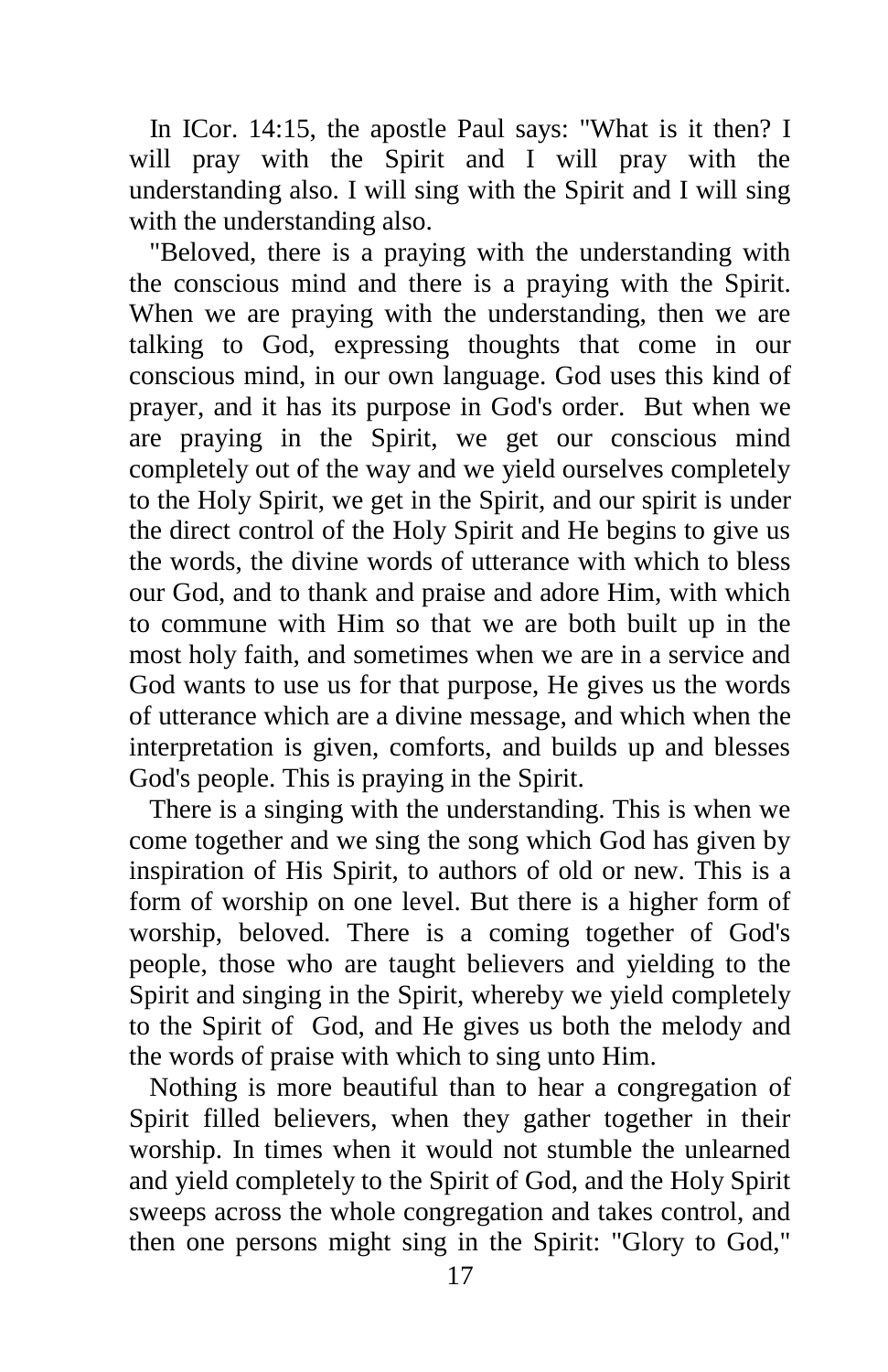another person might be singing: "Alleluia," or "His Name is wonderful," and the Holy Spirit blends everything that comes forth into one beautiful song of the Lord that mounts up unto God and blesses the Father heart of God. And it most certainly brings forth release and great blessing, and a great communion to those who are privileged to join in such worship.

 We have two more points to make in this study of the glory of tongues. We withheld them to the last because probably they are the most powerful and the most important. You will notice in ICor. 14:2, it savs: "He that speaketh in the unknown tongue speaketh not into men, but unto God and no one understandeth him. However, in the Spirit, he speaketh divine secrets."

In the King James version, it says: "In the Spirit he speaketh mysteries" but in the original Greek text of the scriptures, the wording is: "In the Spirit he speaketh divine secrets."

 So you see beloved the Bible tells us that when we are speaking to our heavenly Father in the unknown tongue, we are speaking "divine secrets." The Bible tells us that the Holy Spirit is giving us the words to utter.

"They spake with other tongues, as the Spirit gave them utterance."

 There are many people who say that it is gibberish or that it is just foolishness. But let me share this with you beloved. The Holy Spirit is the most intelligent being of this universe. Yea, He is the source of

all knowledge and intelligence. The Bible says that when we are speaking in other tongues, the Holy Spirit, who is the source of all knowledge and intelligence is giving us the very words to utter and that when we utter these words we are speaking divine secrets.

Therefore when the Bible says that when we are speaking with other tongues we are uttering divine secrets, and knowing that the Holy Spirit of God, who is the source of all wisdom and knowledge, is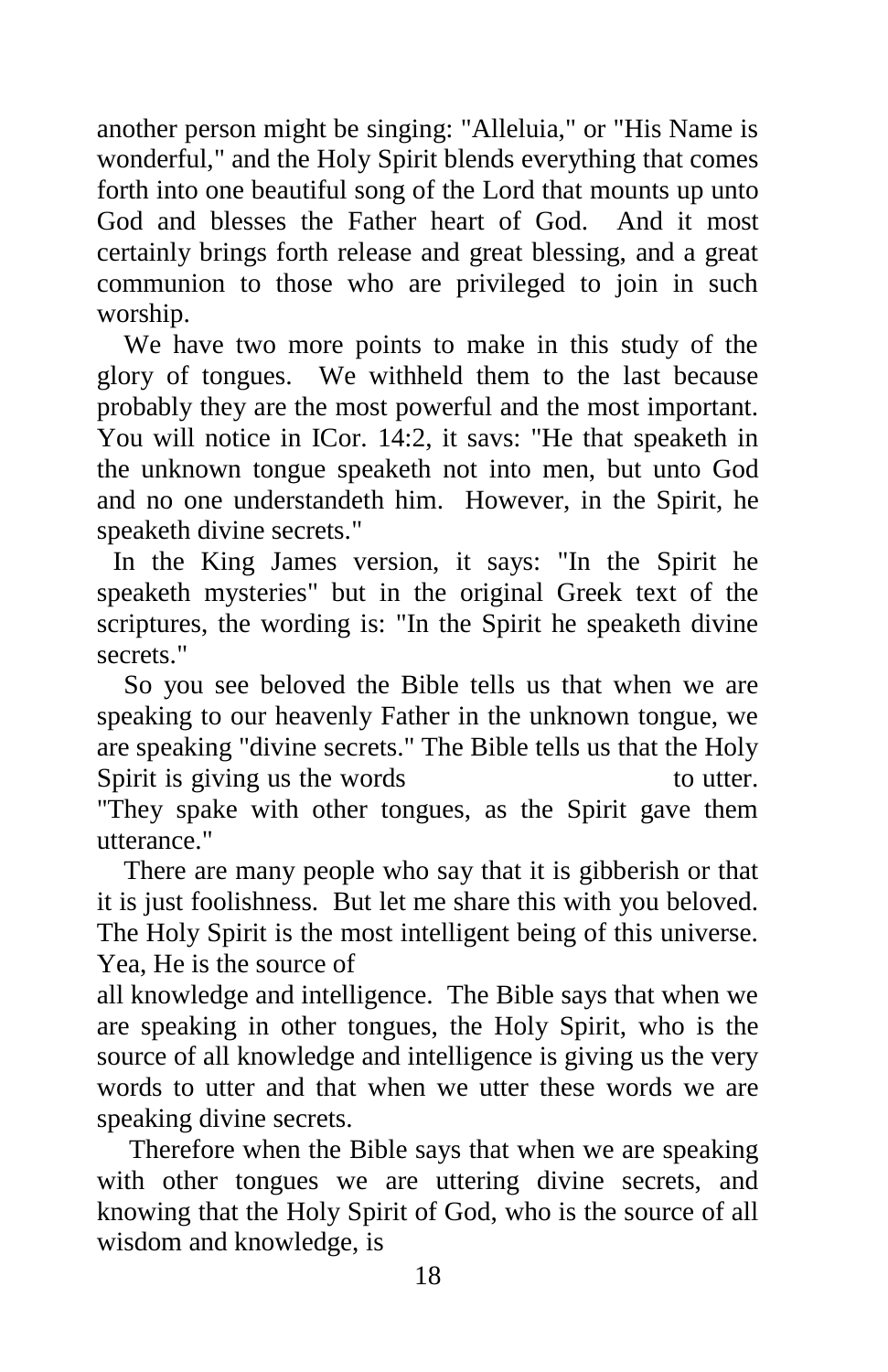giving us the very words with which to speak these secrets, then let no man on earth tell us that we are speaking foolish gibberish.

 Then the last point that we want to make is that there is a sense in which the gift of tongues is one of the most important provisions that God has made for His people. Because there is a sense in which all of the other gifts or manifestations of the Spirit depend upon the gift of tongues.

 We find as they are listed by the Spirit, gifts of healing, faith, miracles, discerning of spirits, even prophecy (for the Bible says that we prophesy according to our faith, and there is a sense in which every other one of the gifts or manifestations of the Spirit depends on how much faith we have.

 Since the gift of tongues is a manifestation which is given to build our faith and to keep us strong in faith, so that the other manifestations such as the gifts of healing, miracles, faith and all the other things can come forth. In this sense all of the other manifestations of the Spirit depend to a great degree upon the manifestation of tongues. God knew this. He knew that we would need tongues to build ourselves up in the most holy faith in order that the other manifestations can come forth.

 These are the reasons God provided the gift of tongues in His divine order for us. He never intended for it to be implied that it is the least of gifts. This comes strictly from man. It is strictly a trick of the devil. It is an idea that has been planted in the minds of men by the devil, to rob people of the faith that God wants them to have, so that they can bring forth all the other manifestations of the Spirit of God, and the Holy Spirit knows this.

 This is why, when one receives the Baptism of the Holy Spirit, tongues is the first thing the Holy Spirit brings forth. In the past sixty years, God has been restoring His Church to first century Christianity. The great Pentecostal revival has swept across the world, built more churches, got more people saved, aside from all those who have been healed and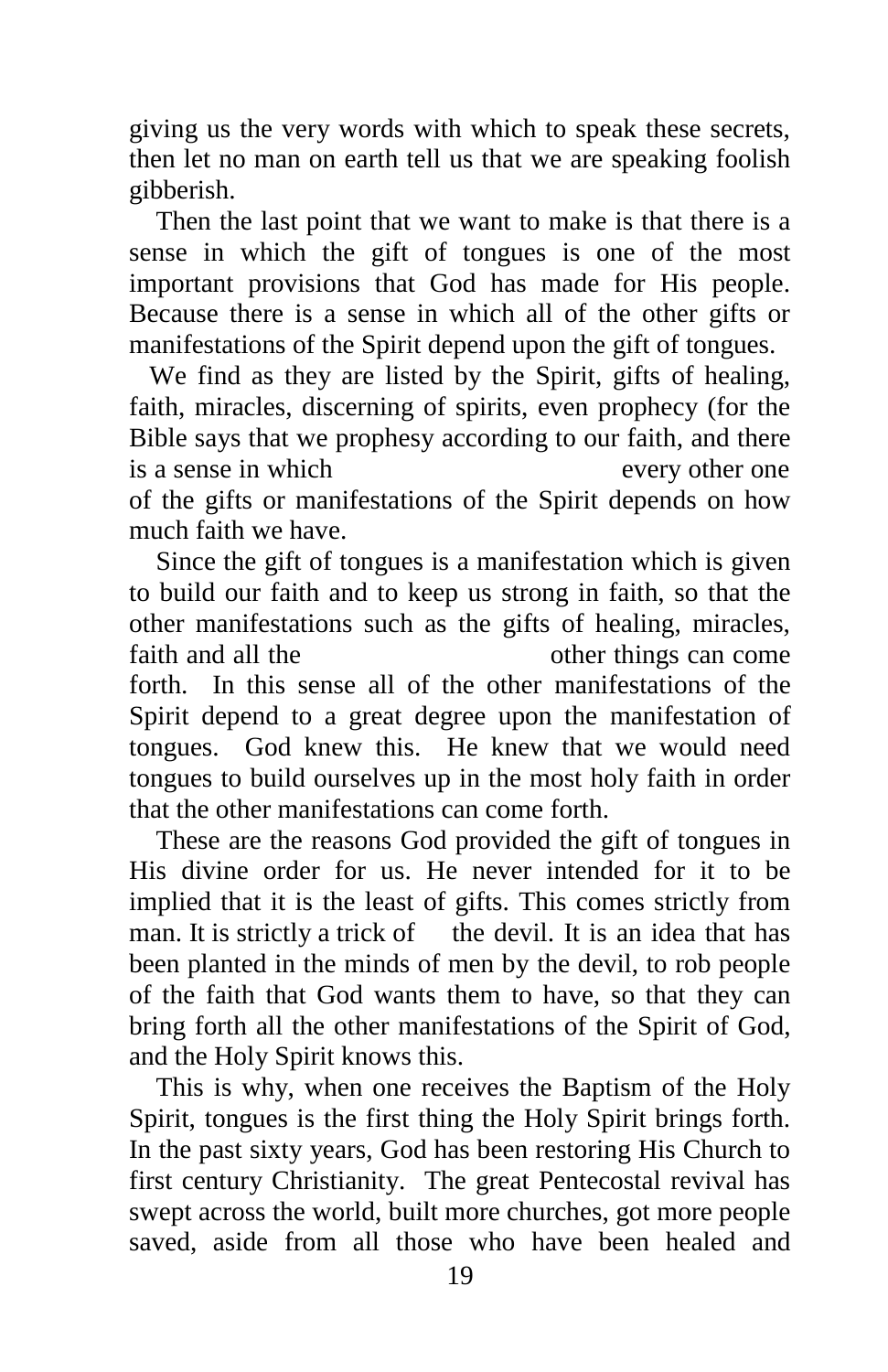blessed in many other ways. It has done more than all the denominations have in the last three hundred years put together.

 This great revival of the miraculous power of God has swept across the world upon the wings of two fillings that the Holy Spirit brought forth first. First tongues and then praise. You can check it statistically from the beginning in the Azusa street outpouring in California, all around the world, as this great miraculous revival has swept the world in every church, where the Baptism of the Holy Spirit broke out, the first thing that came forth was tongues, and the next thing was praise.

 In every individual's life, who has received the baptism of the Holy Spirit, the first thing that the Spirit brought forth has been tongues, the next thing has been praise. Why? Because regardless of what men have to say, God knows that these two provisions of God are the greatest weapons for building faith in Christians and fighting demons that God has provided for humanity. Men may think that it is the least, but the Holy Spirit does not, because it is the one that He brings forth first.

 Let us not argue with God. Let us not hinder what God is doing. God has chosen the foolish things to confound the wisdom of the wise. The Bible tells us in ICor. that "He has chosen the things which are despised to bring to nought the things that are."

 The simple truth is that God in His divine wisdom has chosen what appears to man to be the most foolish things, the most despised of all things, the gift of tongues, to confound the wisdom of the wise.

 Because one has to set aside his own wisdom, his own intellect and has to humble himself before God, and accepts God's foolishness which is far wiser than men before he can experience the manifestation of the Spirit which is tongues. It is a humbling instrument in the hands of God. It confounds the wisdom of the wise.